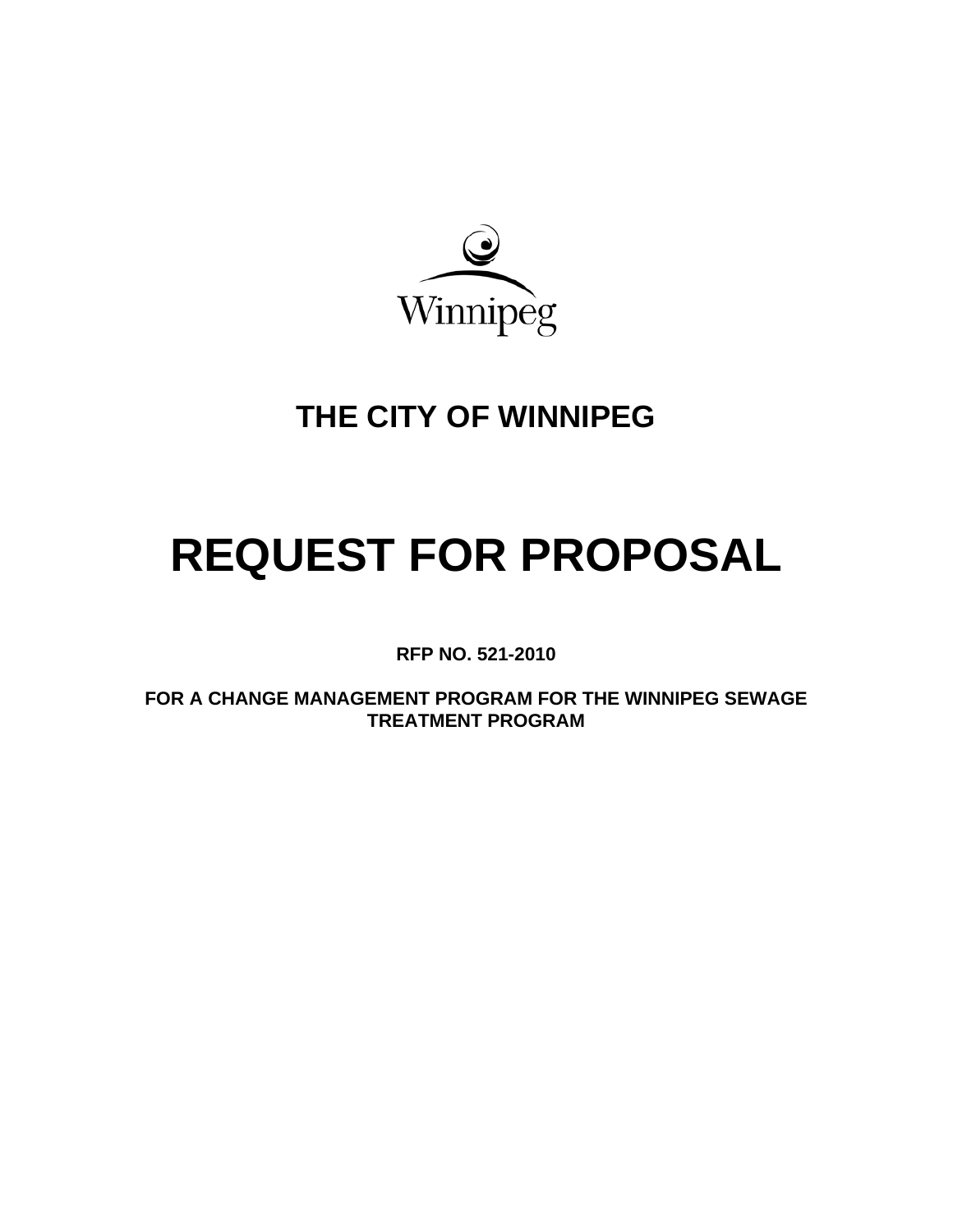# **TABLE OF CONTENTS**

# **PART A - PROPOSAL SUBMISSION**

|         | Form A: Proposal<br>Form B: Prices                   | 1<br>3                       |
|---------|------------------------------------------------------|------------------------------|
|         |                                                      |                              |
|         | <b>PART B - BIDDING PROCEDURES</b>                   |                              |
|         | <b>B1.</b> Contract Title                            | 1                            |
|         | <b>B2.</b> Submission Deadline                       | 1                            |
|         | B3. Enquiries                                        | 1                            |
|         | B4. Confidentiality                                  | 1                            |
|         | B5. Addenda                                          | 1                            |
|         | B6. Proposal Submission<br>B7. Proposal              | $\overline{\mathbf{c}}$<br>3 |
|         | B8. Prices                                           | 3                            |
|         | B9. Methodology                                      | 3                            |
|         | B10. Experience                                      | 3                            |
|         | B11. Qualification                                   | 3                            |
|         | B12. Opening of Proposals and Release of Information | 4                            |
|         | B13. Interviews                                      | 4                            |
|         | B14. Negotiations                                    | 4                            |
|         | B15. Evaluation of Proposals                         | 4                            |
|         | B <sub>16</sub> . Award of Contract                  | 5                            |
|         | PART D - SUPPLEMENTAL CONDITIONS                     |                              |
| General |                                                      |                              |
|         | D1. Background                                       | 1                            |
|         | D2. Scope of Work                                    | 1                            |
|         | D3. Contract Administrator                           | 1                            |
|         | D4. Confidentiality and Ownership of Information     | $\overline{a}$               |
|         | D5. Insurance                                        | $\overline{a}$               |
|         | D6. Commencement                                     | $\overline{c}$               |
|         | D7. Total Performance                                | $\overline{a}$               |
|         | D8. Payment                                          | $\overline{2}$               |
|         | D9. Default and Termination                          | 3                            |
|         | D10. Indemnity                                       | 3                            |
|         | D11. Declaration of No Conflict                      | $\overline{4}$               |
|         | D12. Information and Reports                         | 4                            |
|         | D13. Modification of Contract                        | 4                            |
|         | D14. Assignment                                      | 4                            |
|         | D15. City not Obligated to Third Parties             | 4                            |
|         | D16. When Rights and Remedies Not Waived             | 5                            |
|         | D17. Definitions                                     | 5                            |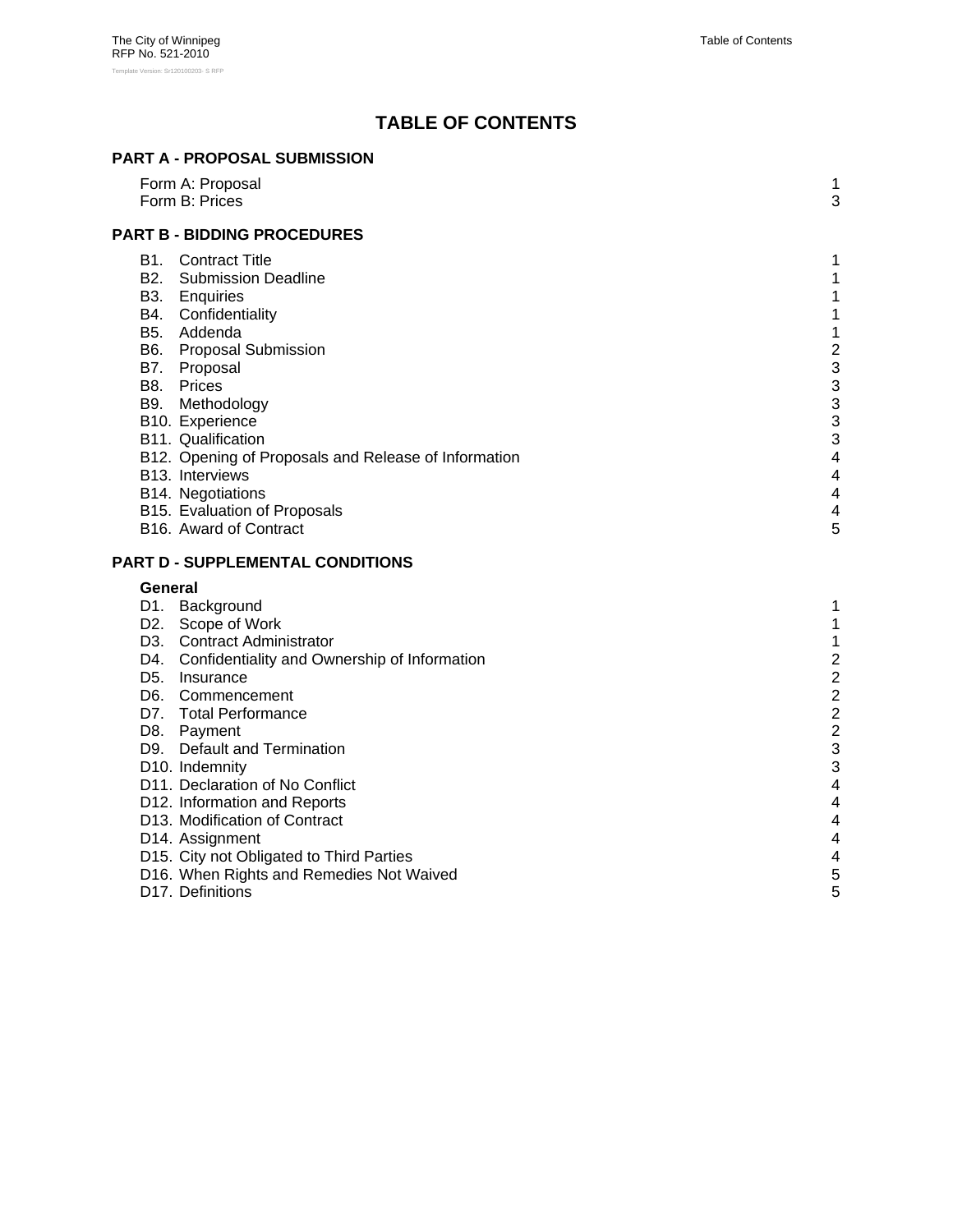# **PART B - BIDDING PROCEDURES**

# **B1. CONTRACT TITLE**

B1.1 FOR A CHANGE MANAGEMENT PROGRAM FOR THE WINNIPEG SEWAGE TREATMENT PROGRAM

# **B2. SUBMISSION DEADLINE**

- B2.1 The Submission Deadline is 4:00 p.m. Winnipeg time, July 9, 2010.
- B2.2 Proposals determined by the Manager of Materials to have been received later than the Submission Deadline will not be accepted and will be returned upon request.
- B2.3 The Contract Administrator or the Manager of Materials may extend the Submission Deadline by issuing an addendum at any time prior to the time and date specified in B2.1.

# **B3. ENQUIRIES**

- B3.1 All enquiries shall be directed to the Contract Administrator identified in D3.1.
- B3.2 If the Bidder finds errors, discrepancies or omissions in the Request for Proposal, or is unsure of the meaning or intent of any provision therein, the Bidder shall promptly notify the Contract Administrator of the error, discrepancy or omission at least five (5) Business Days prior to the Submission Deadline.
- B3.3 If the Bidder is unsure of the meaning or intent of any provision therein, the Bidder should request clarification as to the meaning or intent prior to the Submission Deadline.
- B3.4 Responses to enquiries which, in the sole judgment of the Contract Administrator, require a correction to or a clarification of the Request for Proposal will be provided by the Contract Administrator to all Bidders by issuing an addendum.
- B3.5 Responses to enquiries which, in the sole judgment of the Contract Administrator, do not require a correction to or a clarification of the Request for Proposal will be provided by the Contract Administrator only to the Bidder who made the enquiry.
- B3.6 The Bidder shall not be entitled to rely on any response or interpretation received pursuant to B3 unless that response or interpretation is provided by the Contract Administrator in writing.

# **B4. CONFIDENTIALITY**

- B4.1 Information provided to a Bidder by the City or acquired by a Bidder by way of further enquiries or through investigation is confidential. Such information shall not be used or disclosed in any way without the prior written authorization of the Contract Administrator.
- B4.2 The Bidder shall not make any statement of fact or opinion regarding any aspect of the Request for Proposals to the media or any member of the public without the prior written authorization of the Contract Administrator.

# **B5. ADDENDA**

- B5.1 The Contract Administrator may, at any time prior to the Submission Deadline, issue addenda correcting errors, discrepancies or omissions in the Request for Proposal, or clarifying the meaning or intent of any provision therein.
- B5.2 The Contract Administrator will issue each addendum at least two (2) Business Days prior to the Submission Deadline, or provide at least two (2) Business Days by extending the Submission Deadline.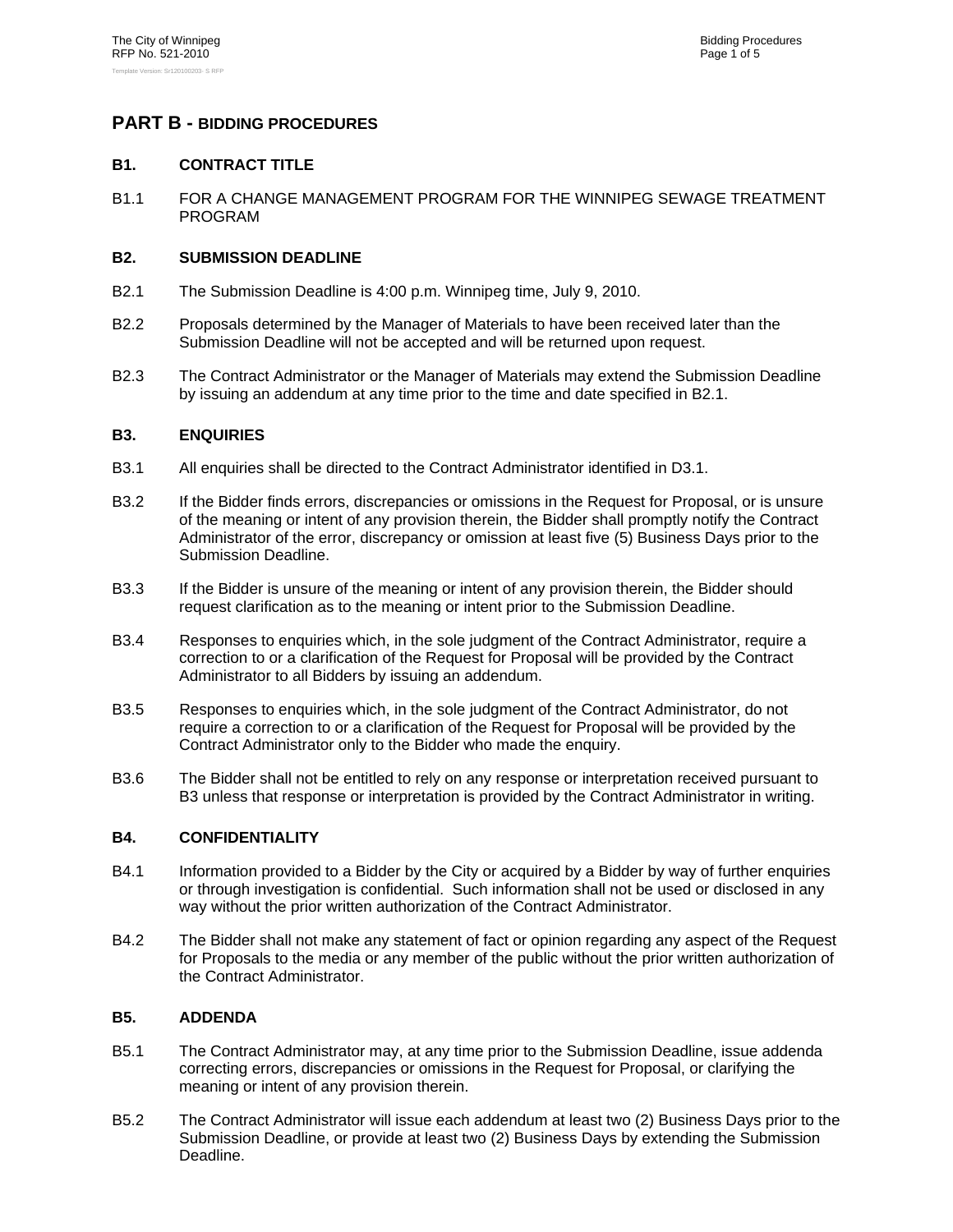- B5.2.1 Addenda will be available on the Bid Opportunities page at The City of Winnipeg, Corporate Finance, Materials Management Division website at http://www.winnipeg.ca/matmgt/bidopp.asp
- B5.2.2 The Bidder is responsible for ensuring that he has received all addenda and is advised to check the Materials Management Division website for addenda regularly and shortly before the Submission Deadline, as may be amended by addendum.
- B5.3 The Bidder shall acknowledge receipt of each addendum in Paragraph 9 of Form A: Proposal. Failure to acknowledge receipt of an addendum may render a Proposal non-responsive.

# **B6. PROPOSAL SUBMISSION**

- B6.1 The Proposal shall consist of the following components:
	- (a) Form A: Proposal;
	- (b) Form B: Prices;
	- (c) Methodology
	- (d) Experience

# **Format**

- B6.1.1 Each requirement should be addressed in a separate section clearly marked with the corresponding letter.
- B6.2 Bidders are advised that deviations, or the inclusion of terms and conditions inconsistent with the Bid Opportunity document, including the General Conditions, will be evaluated in accordance with B15.1(a).
- B6.3 The City reserves the right to make additional copies of all Submissions for its internal review process and to provide such copies to its staff and external advisors.
- B6.4 The Proposal Submission may be submitted by mail, courier or personal delivery, or by facsimile transmission.
- B6.5 If the Proposal Submission is submitted by mail, courier or personal delivery, it shall be enclosed and sealed in an envelope clearly marked with the Bid Opportunity number and the Bidder's name and address, and shall be submitted to:

The City of Winnipeg Corporate Finance Department Materials Management Division 185 King Street, Main Floor

B6.6 If the Proposal Submission is submitted by mail, courier or personal delivery, it shall be enclosed and sealed in an envelope clearly marked with the Bid Opportunity number and the Bidder's name and address, and shall be submitted to:

The City of Winnipeg Corporate Finance Department Materials Management Division 185 King Street, Main Floor Winnipeg, MB R3B 1J1

- B6.7 If the ProposalSubmission is submitted by facsimile transmission, it shall be submitted to (204) 949-1178.
- B6.7.1 The Bidder is advised that the City cannot take responsibility for the availability of the facsimile machine at any time.
- B6.7.2 Bids submitted by internet electronic mail (e-mail) will not be accepted.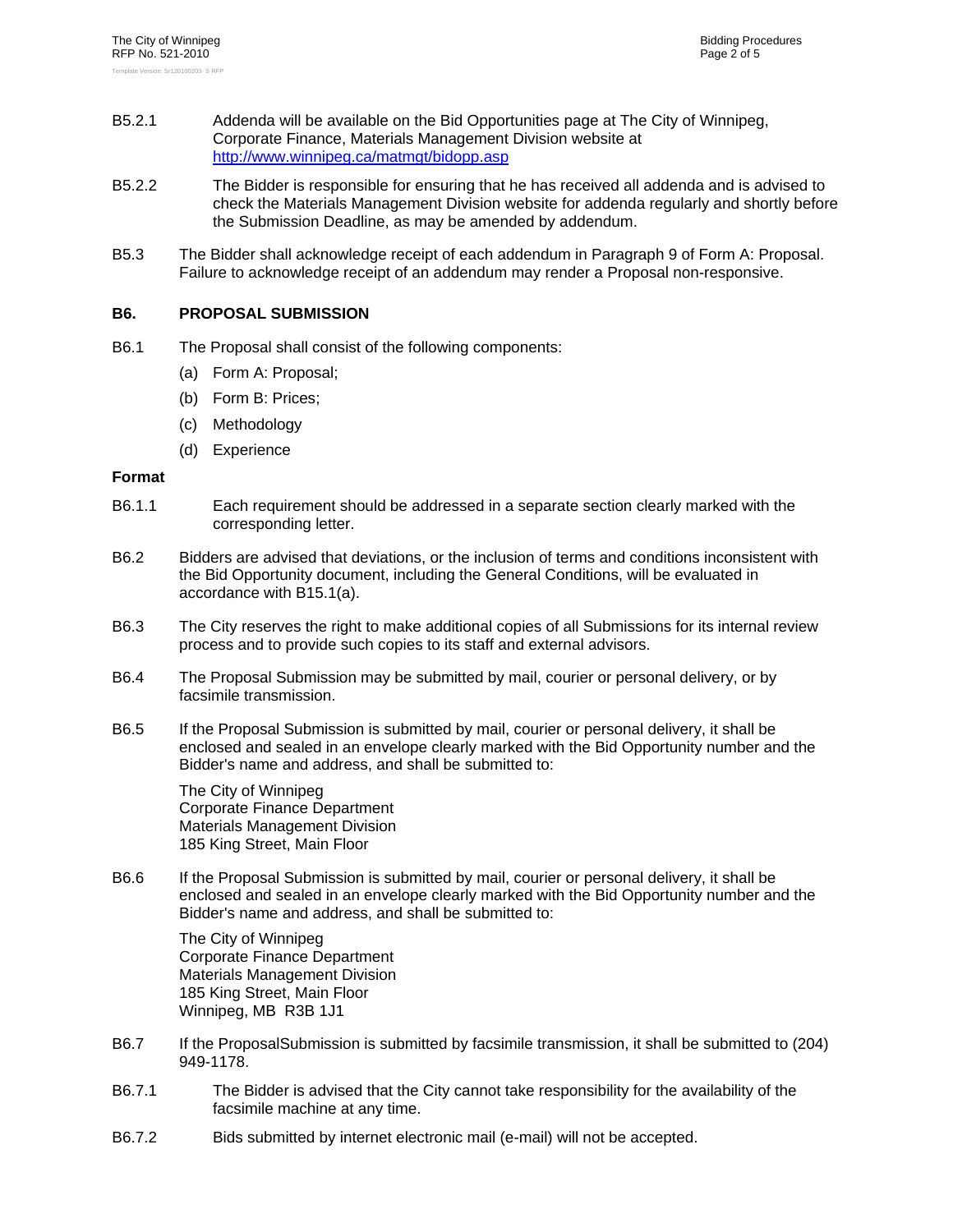# **B7. PROPOSAL**

B7.1 The Bidder shall complete Form A: Proposal, making all required entries.

#### **B8. PRICES**

- B8.1 The Bidder shall state a Lump Sum price in Canadian funds for each Phase of the Work identified on Form B: Prices, and details of the hourly rates and expenses for each Consultant, which make up the Lump Sum Price.
- B8.1.1 Notwithstanding C11.1.1, prices on Form B: Prices shall not include the Goods and Services Tax (GST) or Manitoba Retail Sales Tax (MRST, also known as PST), which shall be extra where applicable.
- B8.2 Prices from Non-Resident Bidders are subject to a Non-Resident Withholding Tax pursuant to the Income Tax Act (Canada).

# **B9. METHODOLOGY**

- B9.1 The Bidder shall propose the best methodology they believe will optimize the success of the Program. The City anticipates that there will be two phases to its implementation, and reserves the right to terminate the Contract after the first phase:
	- (a) Phase 1 is a discovery and design phase as we evaluate the current cultures to identify issues as well as a detailed staff stakeholder analysis to identify the concerns of our current employees. This phase will result in documentation of the current situation and preparation of a recommended change management implementation plan. We request Bidders provide detail on their proposed methodology, timeline and budget for this phase.
	- (b) Phase 2 is implementation of the plan. We request respondents provide detail on their proposed methodology, timeline and budget for this phase.

# **B10. EXPERIENCE**

- B10.1 The Bidder shall submit three demonstrated examples of success in similar engagments, including project references that we can contact to discuss how your involvement assisted them and the results subsequent to your involvement.
- B10.1.1 Reference checks to confirm information provided may not be restricted to only those submitted by the Bidder, and may include organizations representing Persons, known to have done business with the Bidder.

# **B11. QUALIFICATION**

- B11.1 The Bidder shall:
	- (a) undertake to be in good standing under The Corporations Act (Manitoba), or properly registered under The Business Names Registration Act (Manitoba), or otherwise properly registered, licensed or permitted by law to carry on business in Manitoba, or if the Bidder does not carry on business in Manitoba, in the jurisdiction where the Bidder does carry on business; and
	- (b) be financially capable of carrying out the terms of the Contract; and
	- (c) have all the necessary experience, capital, organization, and equipment to perform the Work in strict accordance with the terms and provisions of the Contract.
- B11.2 The Bidder shall submit, within three (3) Business Days of a request by the Contract Administrator, further proof, satisfactory to the Contract Administrator, of the qualifications of the Bidder and of any proposed Subcontractor.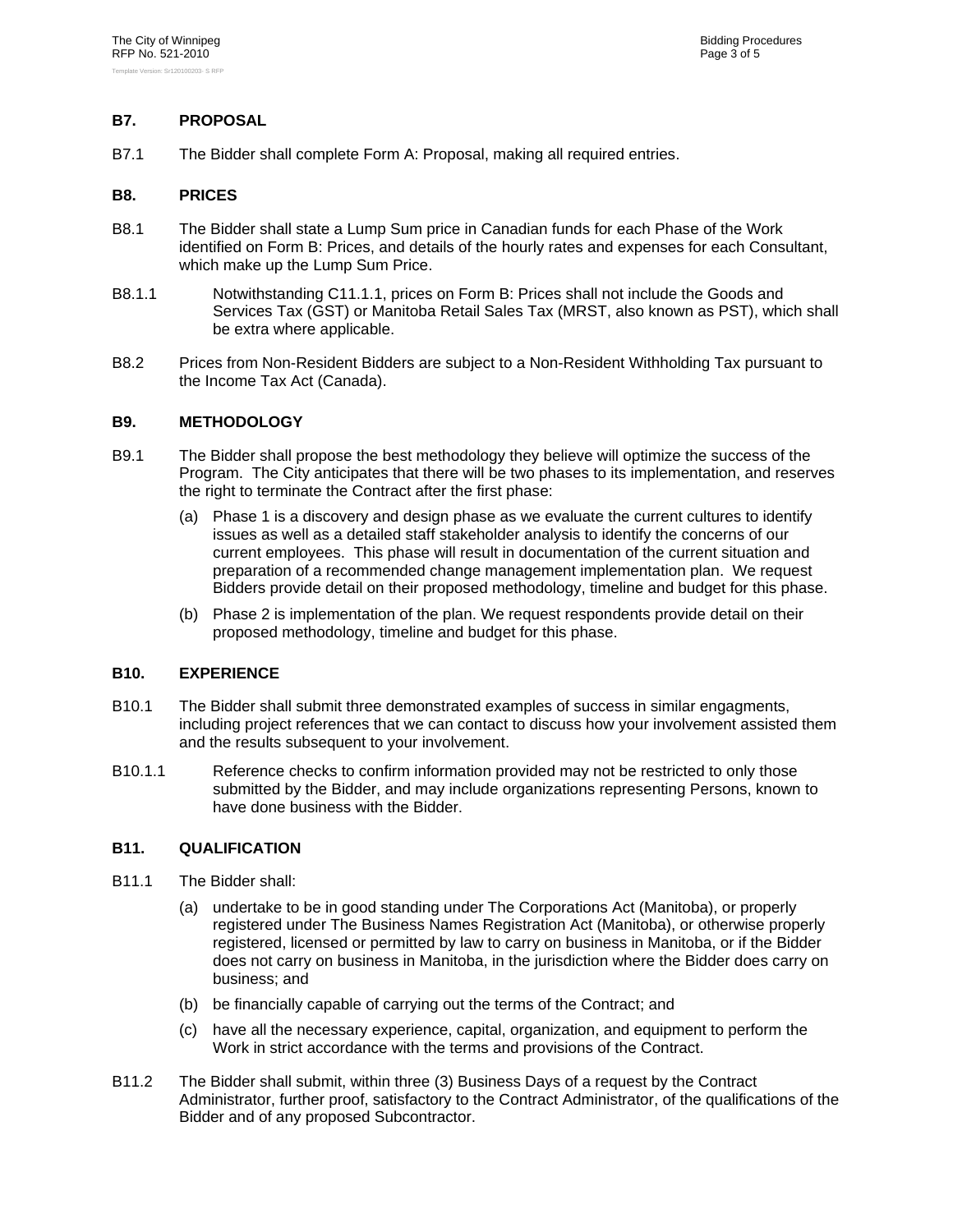# **B12. OPENING OF PROPOSALS AND RELEASE OF INFORMATION**

- B12.1 Proposals will not be opened publicly.
- B12.2 To the extent permitted, the City shall treat all Proposal Submissions as confidential, however the Bidder is advised that any information contained in any Proposal may be released if required by City policy or procedures, by The Freedom of Information and Protection of Privacy Act (Manitoba), by other authorities having jurisdiction, or by law.

#### **B13. INTERVIEWS**

B13.1 The Contract Administrator may, in his sole discretion, interview Bidders during the evaluation process.

#### **B14. NEGOTIATIONS**

- B14.1 The City reserves the right to negotiate details of the Contract with any Bidder. Bidders are advised to present their best offer, not a starting point for negotiations in their Proposal Submission.
- B14.2 The City may negotiate with the Bidders submitting, in the City's opinion, the most advantageous Proposals. The City may enter into negotiations with one or more Bidders without being obligated to offer the same opportunity to any other Bidders. Negotiations may be concurrent and will involve each Bidder individually. The City shall incur no liability to any Bidder as a result of such negotiations.
- B14.3 If, in the course of negotiations pursuant to B14.2 or otherwise, the Bidder amends or modifies a Proposal after the Submission Deadline, the City may consider the amended Proposal as an alternative to the Proposal already submitted without releasing the Bidder from the Proposal as originally submitted.

# **B15. EVALUATION OF PROPOSALS**

B15.1 Award of the Contract shall be based on the following evaluation criteria:

| (a) | compliance by the Bidder with the requirements of the Request for Proposal or acceptable<br>deviation therefrom: | (pass/fail) |
|-----|------------------------------------------------------------------------------------------------------------------|-------------|
| (b) | qualifications of the Bidder and the Subcontractors, if any, pursuant to B11:                                    | (pass/fail) |
| (C) | <b>Bid Price</b>                                                                                                 | 40%:        |
| (d) | Methodology                                                                                                      | $30\%$ :    |
| (e) | Experience                                                                                                       | $30\%$ .    |

- B15.2 Further to B15.1(a), the Award Authority may reject a Proposal as being non-responsive if the Proposal Submission is incomplete, obscure or conditional, or contains additions, deletions, alterations or other irregularities. The Award Authority may reject all or any part of any Proposal, or waive technical requirements or minor informalities or irregularities if the interests of the City so require.
- B15.3 Further to B15.1(b), the Award Authority shall reject any Proposal submitted by a Bidder who does not demonstrate, in his Proposal or in other information required to be submitted, that he is responsible and qualified.
- B15.4 Further to B15.1(c), the Bid Price shall be evaluated considering the information provided on Form B: Prices and the budgets provided in B9.
- B15.5 Further to B15.1(d), the Methodology shall be evaluated considering the information provided in response to B9, and its probability of achieving the desired outcomes.
- B15.6 Further to B15.1(e), Experience shall be evaluated considering the information provided in the response to B10, and provided by the project reference contacts.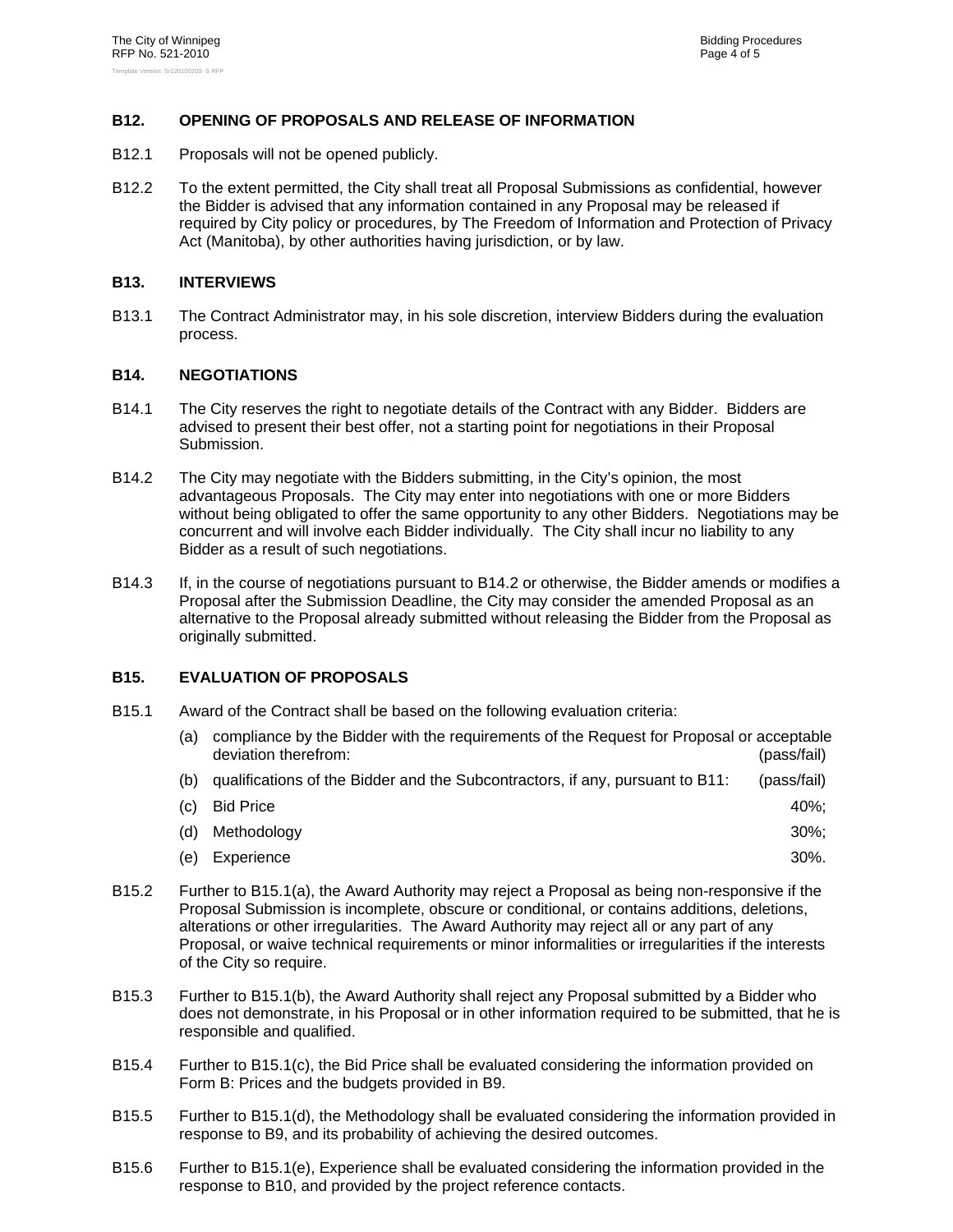B15.7 If, in the sole opinion of the City, a Proposal does not achieve a pass rating for B15.1(a) and B15.1(b), the Proposal will be determined to be non-responsive and will not be further evaluated.

# **B16. AWARD OF CONTRACT**

- B16.1 The City will give notice of the award of the Contract, or will give notice that no award will be made.
- B16.2 The City will have no obligation to award a Contract to a Bidder, even though one or all of the Bidders are determined to be responsible and qualified, and the Proposals are determined to be responsive.
- B16.2.1 Without limiting the generality of B16.2, the City will have no obligation to award a Contract where:
	- (a) the prices exceed the available City funds for the Work;
	- (b) the prices are materially in excess of the prices received for similar work in the past;
	- (c) in the judgment of the Award Authority, the interests of the City would best be served by not awarding a Contract.
- B16.3 Where an award of Contract is made by the City, the award shall be made to the responsible and qualified Bidder submitting the most advantageous offer.
- B16.3.1 Following the award of contract, a Bidder will be provided with information related to the evaluation of his Proposal upon written request to the Contract Administrator.
- B16.4 Notwithstanding C4 and Paragraph 6 of Form A: Proposal, the City will issue a purchase order to the successful Bidder in lieu of the execution of a Contract.
- B16.5 The Contract Documents, as defined in C1.1(n) (ii), in their entirety shall be deemed to be incorporated in and to form a part of the purchase order notwithstanding that they are not necessarily attached to or accompany said purchase order.
- B16.6 Further to B9.1, the City may choose to award Phase I initially, with the option to award Phase II at a later date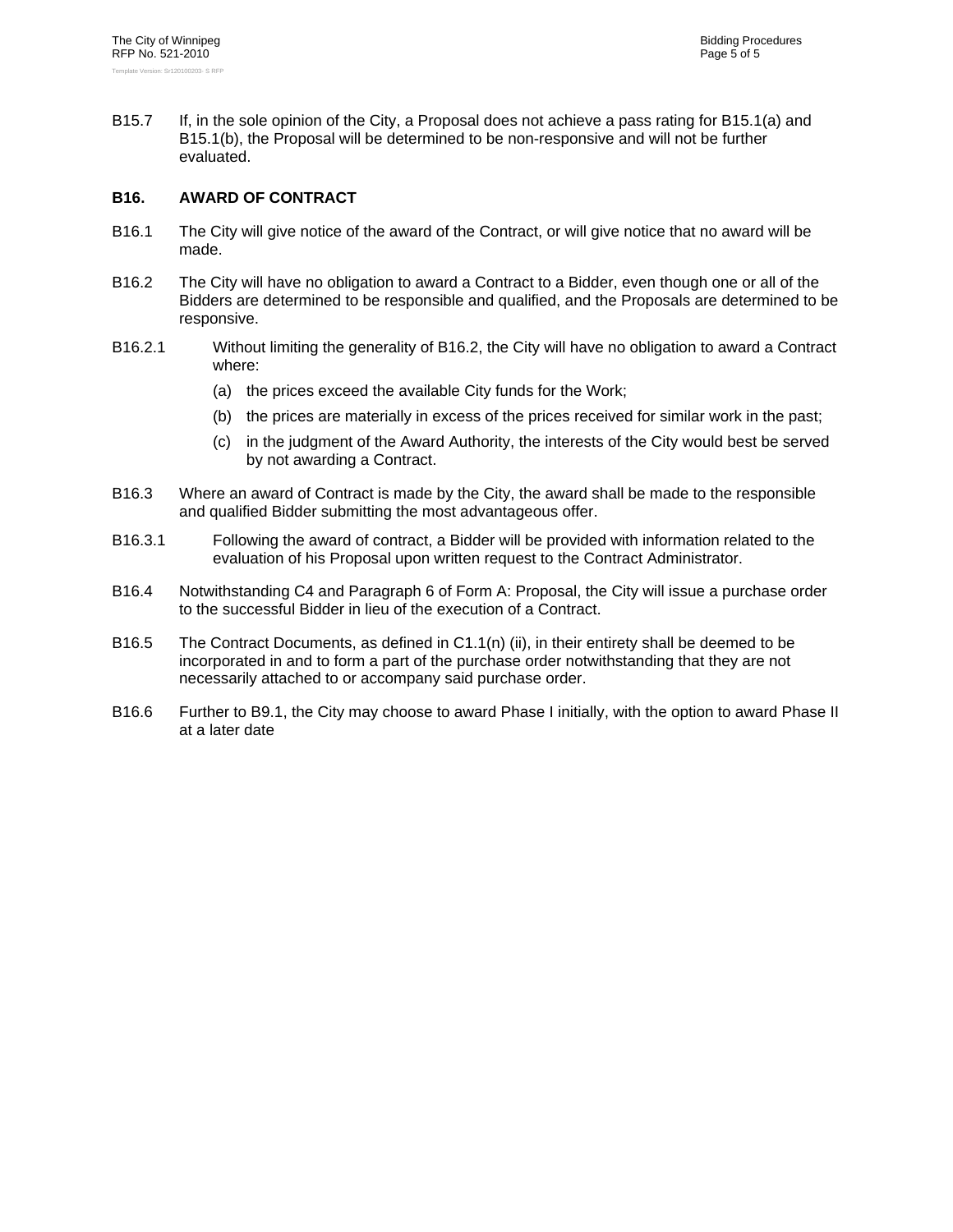# **PART D - SUPPLEMENTAL CONDITIONS**

# **GENERAL**

# **D1. BACKGROUND**

- D1.1 On May 19<sup>th</sup>, 2010 Winnipeg City Council approved the selection of Veolia Canada for a 30 year contract to work with the city to implement its sewage treatment program at its 3 sewage treatment plants, including a significant capital upgrade to the facilities as well as optimization of sewage plant operations. The Program includes forming an integrated team of City and Veolia staff to bring the best of both entities to the program with an overall objective of managing the facilities on a best whole-life cost basis, while providing high quality service to the citizens of Winnipeg and protecting the taxpayers.
- D1.2 The concept of an integrated team is well known in various parts of the world and has proven to be a very successful model. The City and Veolia are committed to the success of the Program and believe taking into account the interests of all staff stakeholders is critical to that success. Therefore, we wish to engage the expertise of a proven change management consultant as we expect the Program will create opportunities for the staff of both organizations as they come together to collaborate in a new team.
- D1.3 The Program objective is to successfully implement the capital upgrades to the South and North End sewage treatment plants as well as other capital upgrades on time and on, or under budget – these being critical to City Council's approval of the Program. Please read the Sewage Treatment Plant Upgrades and Expansion Program in the May 19th report to City Council (http://winnipeg.ca/CLKDMIS/ViewDoc.asp?DocId=10236&SectionId=&InitUrl)

to gain an appreciation of the objectives set out for this program. Respecting the concerns and issues of the current workforce is a paramount objective as is recognizing that the City owns and controls the critical infrastructure that is involved. Early success will be measured by the input received from staff stakeholders and their understanding and acceptance of the importance of the Program. We expect to communicate with interested change management consultant firms, as they are developing their proposals, to clarify the Program objectives and measureable outcomes of success.

# **D2. SCOPE OF WORK**

- D2.1 The Work to be done under the Contract shall consist of a Change Management Program for the City of Winnipeg Sewage Treatment Program.
- D2.2 The major components of the Work are as follows:
	- (a) Discovery and Design where the current culture is evaluated to identify issues as well as detailed staff stakeholder analysis to identify concerns of the current employees, as identified in B9.1(a); and
	- (b) Implementation of the Change Management Program.

# **D3. CONTRACT ADMINISTRATOR**

D3.1 The Contract Administrator is:

Moira Geer Manager of Utility Development 3rd Floor - Administration Bldg. City Hall - 510 Main Street Winnipeg MB R3B 1B9 Telephone No. (204) 2153 Facsimile No. (204) 3745Email: mgeer@winnipeg.ca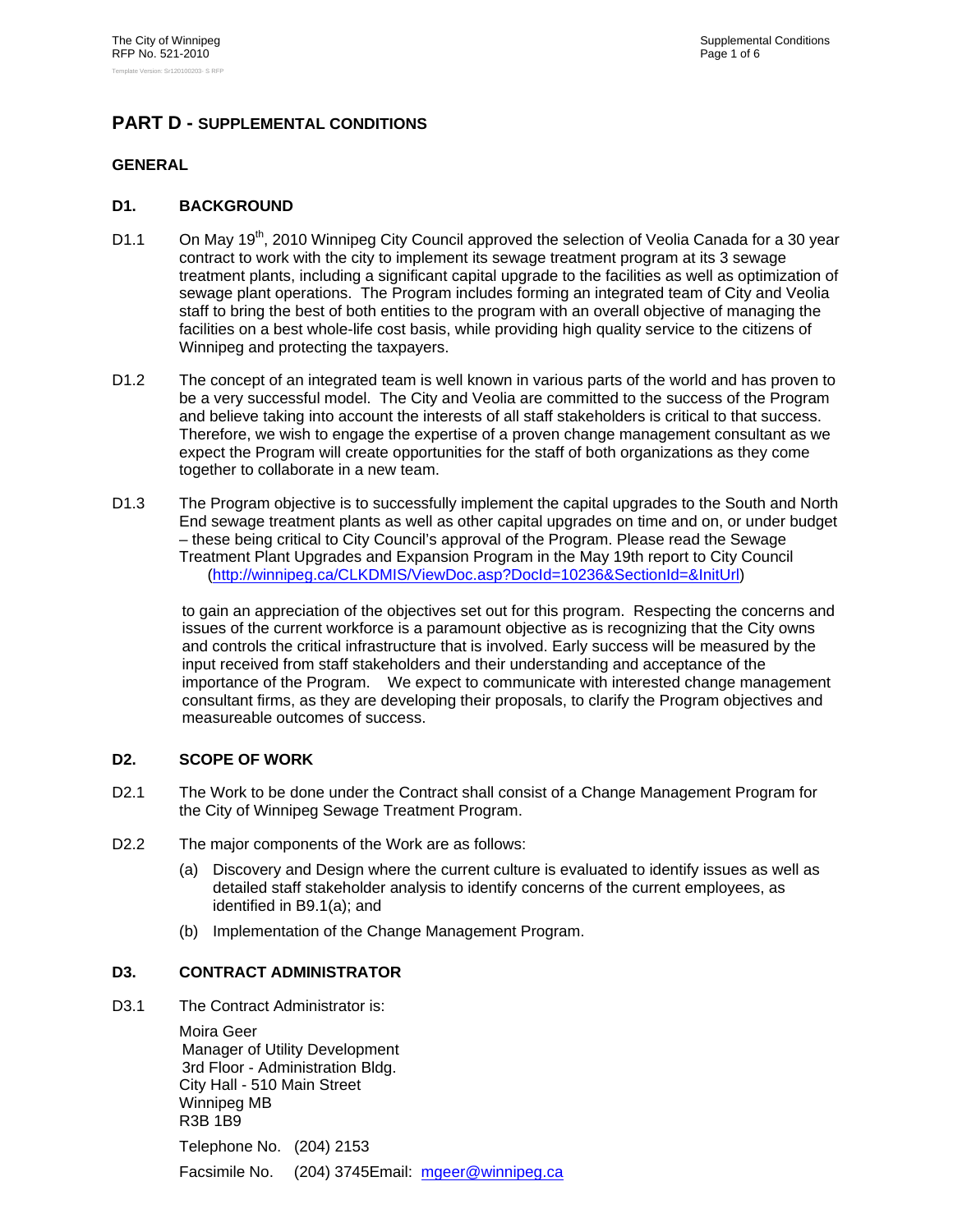# **D4. CONFIDENTIALITY AND OWNERSHIP OF INFORMATION**

- D4.1 Information provided to the Contractor by the City or acquired by the Contractor during the course of the Work is confidential. Such information shall not be used or disclosed in any way without the prior written authorization of the Contract Administrator.
- D4.2 The Contract, all deliverables produced or developed, and information provided to or acquired by the Contractor are the property of the City. The Contractor shall not disclose or appropriate to its own use, or to the use of any third party, all or any part thereof without the prior written consent of the Contract Administrator.
- D4.3 The Contractor shall not make any statement of fact or opinion regarding any aspect of the Contract to the media or any member of the public without the prior written authorization of the Contract Administrator.

# **D5. INSURANCE**

- D5.1 The Contractor shall provide and maintain the following insurance coverage:
	- (a) commercial general liability insurance, in the amount of at least two million dollars (\$2,000,000.00) inclusive, with The City of Winnipeg added as an additional insured, with a cross-liability clause, such liability policy to also contain contractual liability, unlicensed motor vehicle liability, non-owned automobile liability and products and completed operations, to remain in place at all times during the performance of the Work;
	- (b) automobile liability insurance for owned automobiles used for or in connection with the Work in the amount of at least two million dollars (\$2,000,000.00) at all times during the performance of the Work and until the date of Total Performance.;
- D5.2 Deductibles shall be borne by the Contractor.
- D5.3 The Contractor shall provide the City Solicitor with a certificate(s) of insurance, in a form satisfactory to the City Solicitor, at least two (2) Business Days prior to the commencement of any Work.
- D5.4 The Contractor shall not cancel, materially alter, or cause each policy to lapse without providing at least thirty (30) Calendar Days prior written notice to the Contract Administrator.

# **D6. COMMENCEMENT**

D6.1 The Contractor shall not commence any Work until he is in receipt of a notice of award from the City authorizing the commencement of the Work.

# **D7. TOTAL PERFORMANCE**

- D7.1 The Contractor shall complete the Work of this Contract by December 31, 2011.
- D7.1.1 The discovery and design phase is anticipated to be 60 days, and the implementation phase to be 15 months.

# **D8. PAYMENT**

- D8.1 Fees shall be payable without deduction, including no deduction for income taxes, Canada Pension Plan or Employment Insurance premiums or contributions.
- D8.2 The Contractor shall submit invoices monthly for the Services rendered and expenses paid within the previous month and the City shall pay same within 30 days of receipt thereof, subject to the approval of invoices by the Contract Administrator.
- D8.3 The City may, at its option, pay the Contractor by direct deposit to the Contractor's banking institution.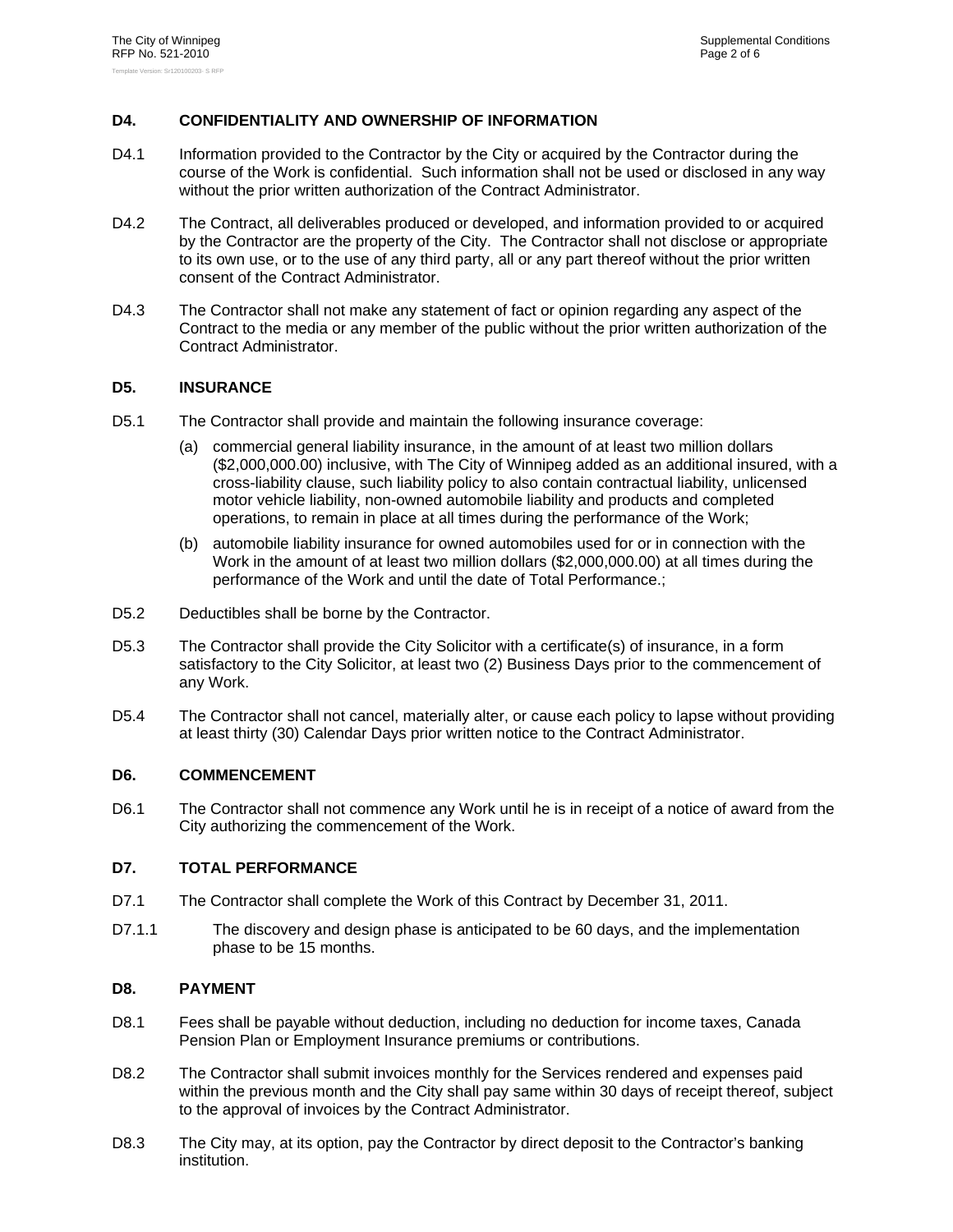D8.4 Prices from non-resident Contractors are subject to a Non-resident Withholding Tax pursuant to the Income Tax Act (Canada).

# **D9. DEFAULT AND TERMINATION**

- D9.1 The Contractor is in breach of or in default under this Contract if, at any time:
	- (a) any representation or warranty made by the Contractor is false or misleading in any material respect; or
	- (b) the City is reasonably of the opinion that:
		- (i) the Contractor is not carrying out the Services in a manner acceptable to the City or in accordance with the terms and conditions of this Contract; or
		- (ii) the Contractor has failed to comply with, any of its material obligations or undertakings under this Contract; and
		- (iii) the Contractor, on receiving notice in writing from the City of the breach, default or failure, has failed to remedy the breach, default or failure to the satisfaction of the City within five (5) days of receiving the notice, or in the event the breach, default or failure is such that it cannot be remedied within five (5) days, has failed to provide to the City within five (5) days of receiving the notice a plan, acceptable to the City, for remedying the breach, default or failure within a reasonable period of time; or
	- (c) if any receiver or interim receiver, trustee or liquidator of all or substantially all of the Contractor's property is appointed; or if the Contractor makes an assignment for the benefit of its creditors or makes any assignment or has a receiving order made against it under the *Bankruptcy and Insolvency Act (Canada)*; or becomes bankrupt or insolvent or makes application for relief under the provisions of any statute now or hereafter in force concerning bankrupt or insolvent debtors; or takes any action whatever, legislative or otherwise, with a view to winding-up, dissolution or liquidation of the Contractor.
- D9.2 If the Contractor is in breach of or in default under this Contract, the City may do or require one or more of the following:
	- (a) suspend or withhold any payments due, or any part thereof, until the Contractor has remedied the breach, default or failure to the satisfaction of the City;
	- (b) where the breach, default or failure is not remedied or is not capable of being remedied, terminate this Contract and any financial obligation of the City hereunder by giving notice in writing;
	- (c) where the breach, default or failure is one described above, terminate this Contract and any financial obligation of the City hereunder by giving notice in writing.
- D9.3 Upon notice of termination of this Contract being provided, the Contractor shall deliver to the City all reports, lists and other data and information and material utilized, collected, compiled, drawn or produced in connection with this Contract which are in its possession or under its control.
- D9.4 Upon notice of termination of this Contract being provided, and upon receipt of a final statement for Services rendered, the City will pay to the Contractor such amounts as the Contractor may be entitled to receive under this Contract as a payment for Services properly rendered under this Contract up to the date of the notice. The City may set off against such payment any amounts owing to it by the Contractor.

# **D10. INDEMNITY**

D10.1 The Contractor shall indemnify and save harmless the City from and against all claims, losses, costs, damages, suits, proceedings, or actions arising directly or indirectly out of or related to the Contractor's activities in executing the Services including the Contractor's omissions, negligence, improper acts or delays in executing the Services, for an amount equivalent to the Contract value.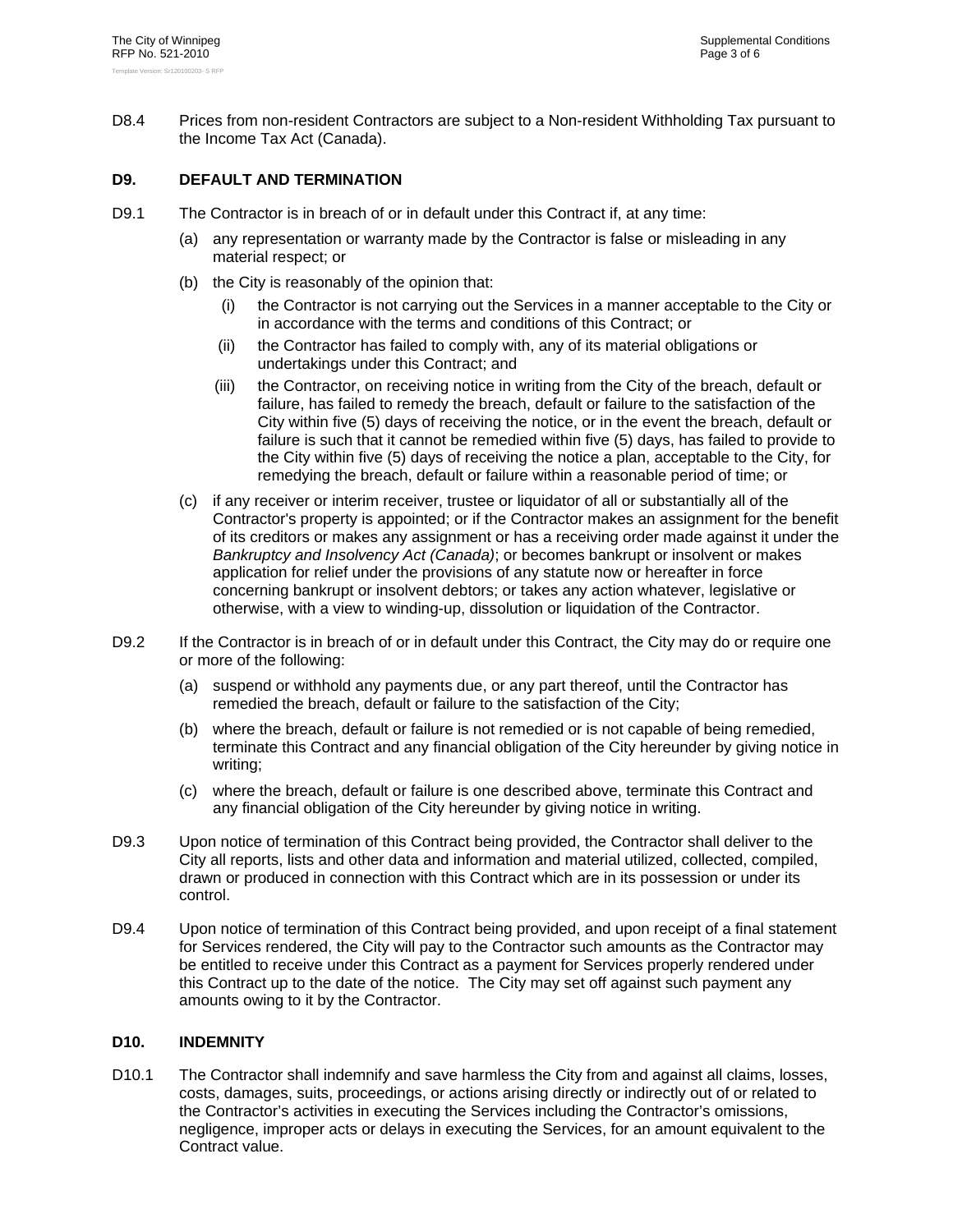- D10.2 The City may settle any such claim, suit or lien and charge the Contractor with the amount paid or to be paid in effecting a settlement or which may be adjudged due by the City.
- D10.3 The Contractor shall pay to the City the value of all legal services and disbursements required to defend it against any claim arising out of the Contract and in computing the value of such services no regard shall be had to the fact that the same may have been performed by a salaried employee of the City.
- D10.4 The Contractor shall pay to the City all costs taxed against the Contractor in any litigation between the Contractor and the City arising out of the Contract.

# **D11. DECLARATION OF NO CONFLICT**

- D11.1 The Contractor hereby declares that this Contract is entered into in good faith on the part of the Contractor, that no member of City Council, administrative or financial officer, director or any other officer of the City has any pecuniary interest, direct or indirect, in this Contract or any other contract or part of a contract, or commission made pursuant to this Contract or to any benefit to arise there from, and agrees that it shall forfeit all claims for payment or otherwise under this Contract if any member of City Council, administrative or financial officer, director or any other officer of the City is at any time interested therein or if any interest therein is given or agreed to be given to it and as well shall refund to the City any monies paid to the Contractor by the City under this Contract.
- D11.2 The Contractor declares that it has not participated in any collusive scheme or combine in connection with the Proposal or this Contract and agrees that it shall forfeit all claims for payment or otherwise under this Contract if it should ever be established that this declaration is false and as well shall refund to the City any monies paid to the Contractor by the City under this Contract.

# **D12. INFORMATION AND REPORTS**

D12.1 The Contractor shall, at such time and in such form as the City may require, furnish such periodic reports concerning the status of the Services, such statements, certificates, approvals and copies of proposed and executed plans and claims and other information relative to the Services as may be requested by the City. The Contractor shall furnish the City, upon request, with copies of all documents and other materials prepared or developed in relation with or as part of the Services.

# **D13. MODIFICATION OF CONTRACT**

D13.1 This Contract may be modified by the parties hereto only by a written supplemental agreement executed by both parties.

# **D14. ASSIGNMENT**

D14.1 The Contractor shall not voluntarily or by operation of law assign or otherwise transfer the obligations incurred on its part pursuant to the terms of this Contract without the prior written consent of the City. Any attempted assignment or transfer by the Contractor of its obligations without such consent shall be wholly void.

# **D15. CITY NOT OBLIGATED TO THIRD PARTIES**

D15.1 The City shall not be obligated or liable hereunder to any party other than the Contractor.

# **D16. WHEN RIGHTS AND REMEDIES NOT WAIVED**

D16.1 In no event shall the making by the City of any payment to the Contractor constitute or be construed as a waiver by the City of any breach of covenant, or any default which may then exist, on the part of the Contractor and the making of any such payment by the City while any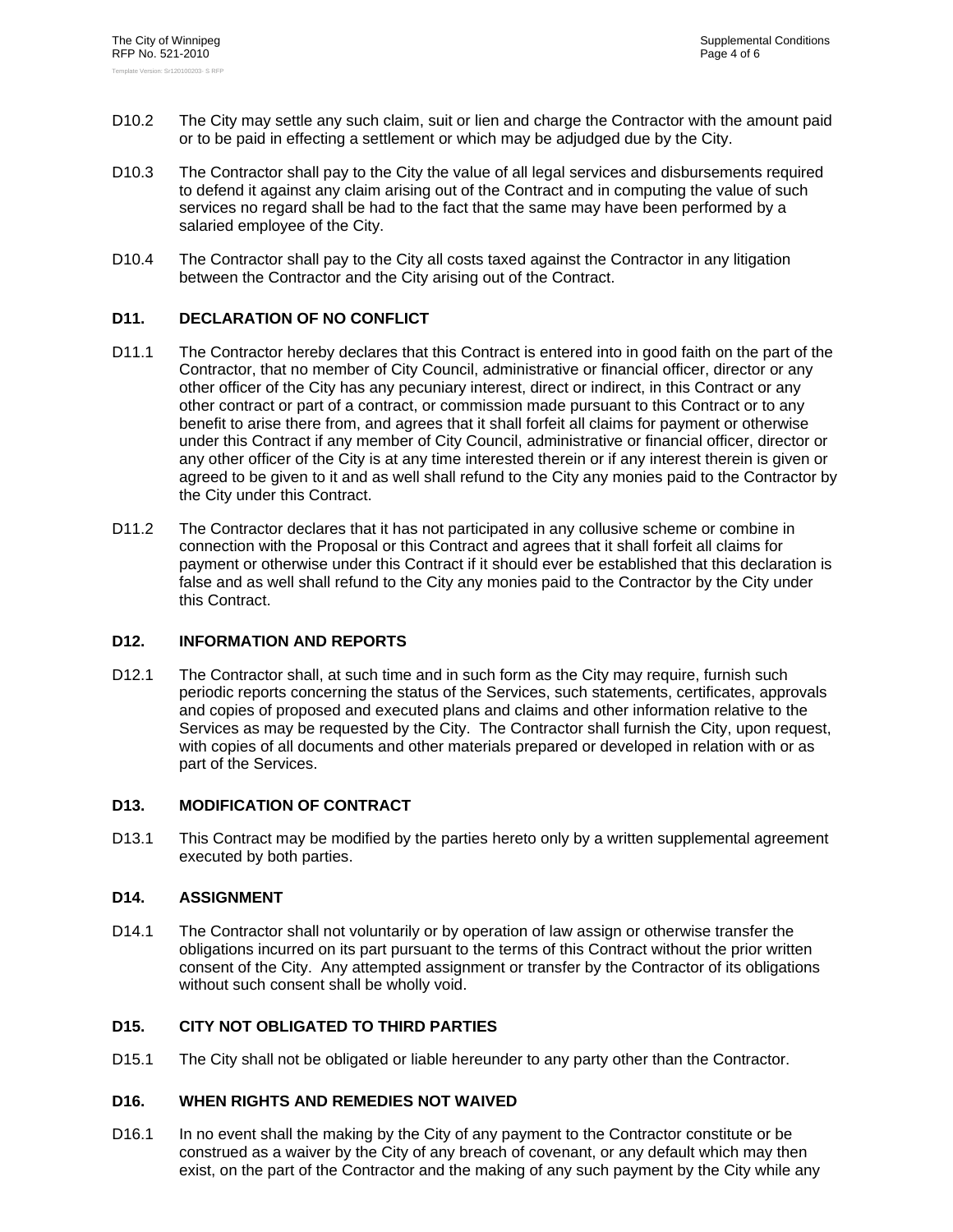such breach or default exists shall in no way impair or prejudice any right or remedy available to the City in respect of such breach or default.

D16.2 The waiver by either party of any breach of any provision of this Contract shall not operate or be construed as a waiver of any subsequent breach.

# **D17. DEFINITIONS**

- D17.1 Where used in this Request for Proposal:
	- (a) "**Award Authority**" means the authority having the jurisdiction to award the Contract according to the City's by-laws, policies or procedures;
	- (b) "**Bidder**" means any person submitting a Proposal for the Work;
	- (c) "**Business Day**" means any Calendar Day, other than a Saturday, Sunday, or a statutory or civic holiday;
	- (d) "**City**" means The City of Winnipeg as continued under The City of Winnipeg Charter, Statutes of Manitoba 2002, c. 39, and any subsequent amendments thereto;
	- (e) "**Contract**" means the combined documents consisting of either:
		- (i) the agreement forwarded to the Contractor and all schedules thereto (consisting of the Request for Proposal and any documents (and Drawings) referred to and incorporated therein) together with the Proposal and any submissions required to be made by the Contractor after award, and all amendments to the foregoing; or
		- (ii) the Purchase Order prepared and forwarded to the Contractor which shall be deemed to include the Request for Proposal and any documents (and Drawings) referred to and incorporated therein, together with the Proposal and any submissions required to be made by the Contractor after award and all amendments to the foregoing.
	- (f) "**Contract Administrator**" means the person designated as such in the Supplemental Conditions;
	- (g) "**Contract Price**" means the price agreed upon for the Work and any adjustments thereto which may be required or agreed to pursuant to the Contract;
	- (h) "**Contractor**" or "**Consultant**" means the person undertaking the performance of the Work under the terms of the Contract;
	- (i) "**Council**" means the Council of The City of Winnipeg;
	- (j) "**Manager of Materials**" means the City employee holding that office or, if applicable, the successor to the authority or responsibility of such office;
	- (k) "**may**" indicates an allowable action or feature which will not be evaluated;
	- (l) "**must**" or "**shall**" indicates a mandatory requirement which will be evaluated on a pass/fail basis;
	- (m) "**Person**" means an individual, firm, partnership, association or corporation, or any combination thereof, and includes heirs, administrators, executors or legal representatives of a person;
	- (n) "**Proposal**" means the offer contained in the Proposal Submission;
	- (o) "**Proposal Submission**" means that portion of the Request for Proposal which must be completed or provided and submitted by the Submission Deadline in order to constitute a responsive Proposal;
	- (p) "**Request for Proposal**" means the Proposal Submission, the Bidding Procedures, the Supplemental Conditions, the Specifications (where applicable), the Drawings (where applicable) and all addenda;
	- (q) "**should**" indicates a desirable action or feature which will be evaluated on a relative scale;
	- (r) "**Site**" means the lands and other places, including structures, on, under, in or through which the Work is to be performed but does not include a Contractor's Facility;